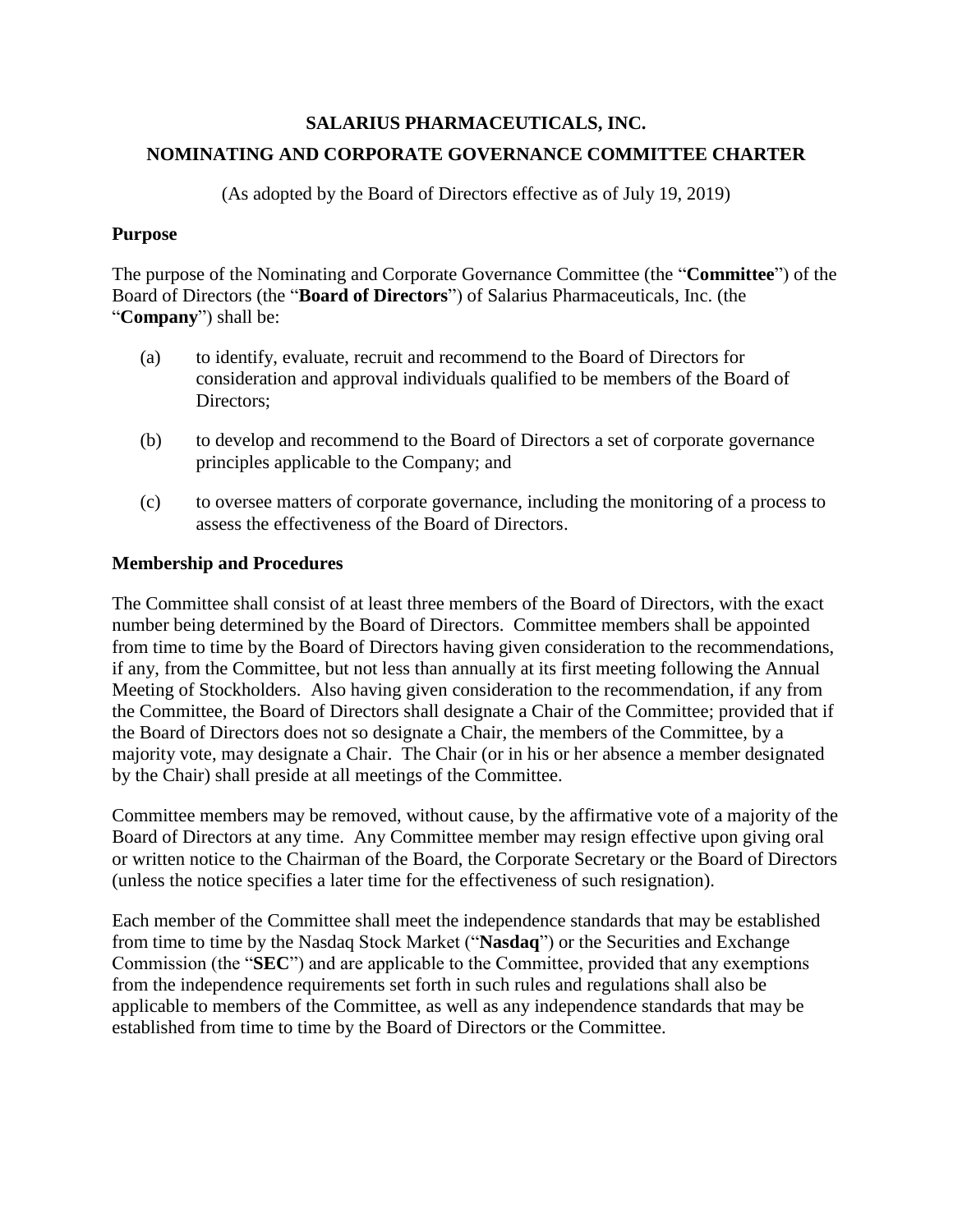### **Resources and Authority**

`

The Committee shall have the resources and appropriate authority, without seeking the approval of the Board of Directors, to discharge its duties and responsibilities, including the authority to select, retain, terminate, and approve the fees and other retention terms of outside search firms and other consultants or advisors to assist the Committee or a member of the Committee engaged in conducting the Committee's duties and responsibilities as it deems appropriate. The Committee may request any director, officer or employee of the Company, the Company's outside counsel or independent auditors or such other persons as it deems appropriate to attend a meeting of the Committee or to meet with any members of, or consultants to, the Committee. The Committee may also exclude from its meetings any persons it deems appropriate in order to carry out its responsibilities. The Committee shall have full access to all books, records, facilities and personnel of the Company in connection with the discharge of its responsibilities.

### **Delegation to Subcommittee**

The Committee may form and delegate authority to subcommittees consisting of one or more members of the Committee when appropriate, as are provided in the resolutions of the Committee, except to the extent such delegation is limited by applicable law, regulation or listing standard. The actions of any such subcommittee shall be presented to the full Committee at the next scheduled Committee meeting.

#### **Duties and Responsibilities**

The following shall be the common recurring duties and responsibilities of the Committee. These duties and responsibilities are set forth below as a guide to the Committee with the understanding that the Committee may alter or supplement them as appropriate under the circumstances to the extent permitted by applicable law, regulation or listing standard.

- Assume a leadership role for the development of the Company's approach to corporate governance issues.
- Develop and recommend to the Board of Directors corporate governance guidelines applicable to the Company and thereafter periodically review and recommend to the Board of Directors any changes deemed appropriate by the Committee.
- Evaluate and make recommendations regarding the size and composition of the Board of Directors.
- Make recommendations to the Board of Directors regarding the composition of committees of the Board of Directors and the chairman for each committee, with consideration of the desires of individual members of the Board of Directors.
- Monitor compliance with Board of Directors and Board of Directors committee membership criteria.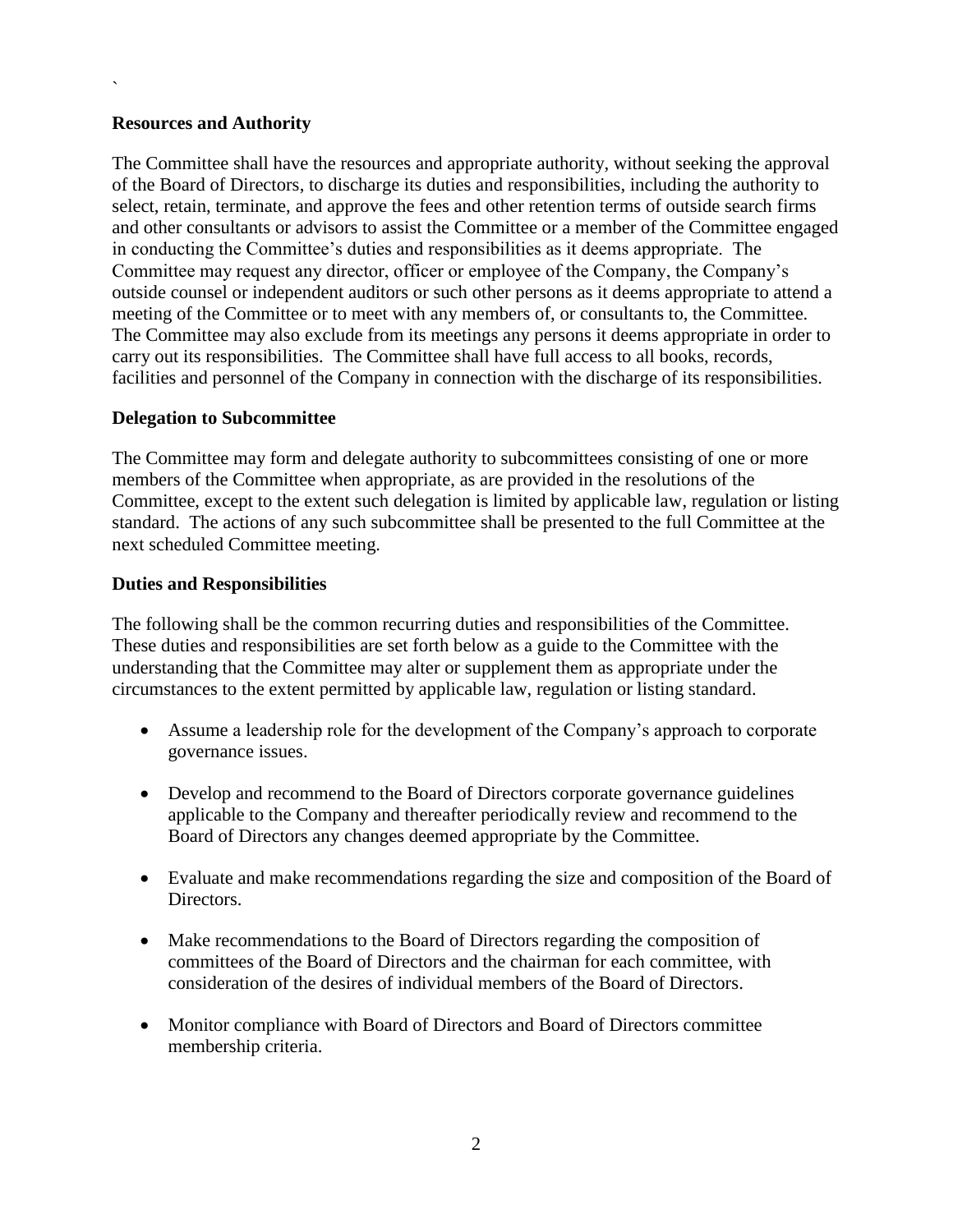• Evaluate candidates for nomination to the Board of Directors, including those recommended by stockholders, based on criteria set forth in the Company's Corporate Governance Guidelines.

`

- Establish procedures for the submission and consideration of candidates for nomination to the Board of Directors recommended by stockholders.
- Identify, evaluate, recruit and recommend to the Board of Directors for consideration and approval the individuals to constitute the nominees of the Board of Directors for election as directors at the annual meeting of stockholders or to fill vacancies on the Board of Directors.
- Periodically evaluate the Company's risk management process and system in light of the nature of the material risks the Company faces and the adequacy of the Company's policies and procedures designed to address risk, and recommend to the Board of Directors any changes deemed appropriate by the Committee.
- Oversee the self-evaluation process of the Board of Directors and each of its committees.
- Annually review and make recommendations to the Board of Directors regarding the Certificate of Incorporation and Bylaws of the Company and the charters of other committees of the Board of Directors as may then be in effect.
- Develop and recommend to the Board of Directors the qualification standards for directors and committee members, including defining specific criteria for independence, and from time to time or as necessary recommend to the Board of Directors any changes deemed appropriate by the Committee.
- Make recommendations to the Board of Directors regarding the fees and other compensation to be paid to non-employee members of the Board of Directors for their services as directors and as members of committees of the Board of Directors.
- Evaluate service by a member of the Board of Directors on other boards and approve any such services if and to the extent it would result in such member serving on more than six public company boards.
- Review periodically with the Chairman of the Board and the CEO the succession plan relating to the CEO and the management development plan, and make recommendations to the Board of Directors with respect to such plans.
- Develop and recommend to the Board of Directors a code of business conduct and ethics applicable to members of the Board of Directors, officers and employees of the Company that complies with applicable securities laws and regulations and stock market rules, and from time to time or as necessary recommend to the Board of Directors any revisions to such code that the Committee deems appropriate or to ensure compliance with such laws, regulations and rules.